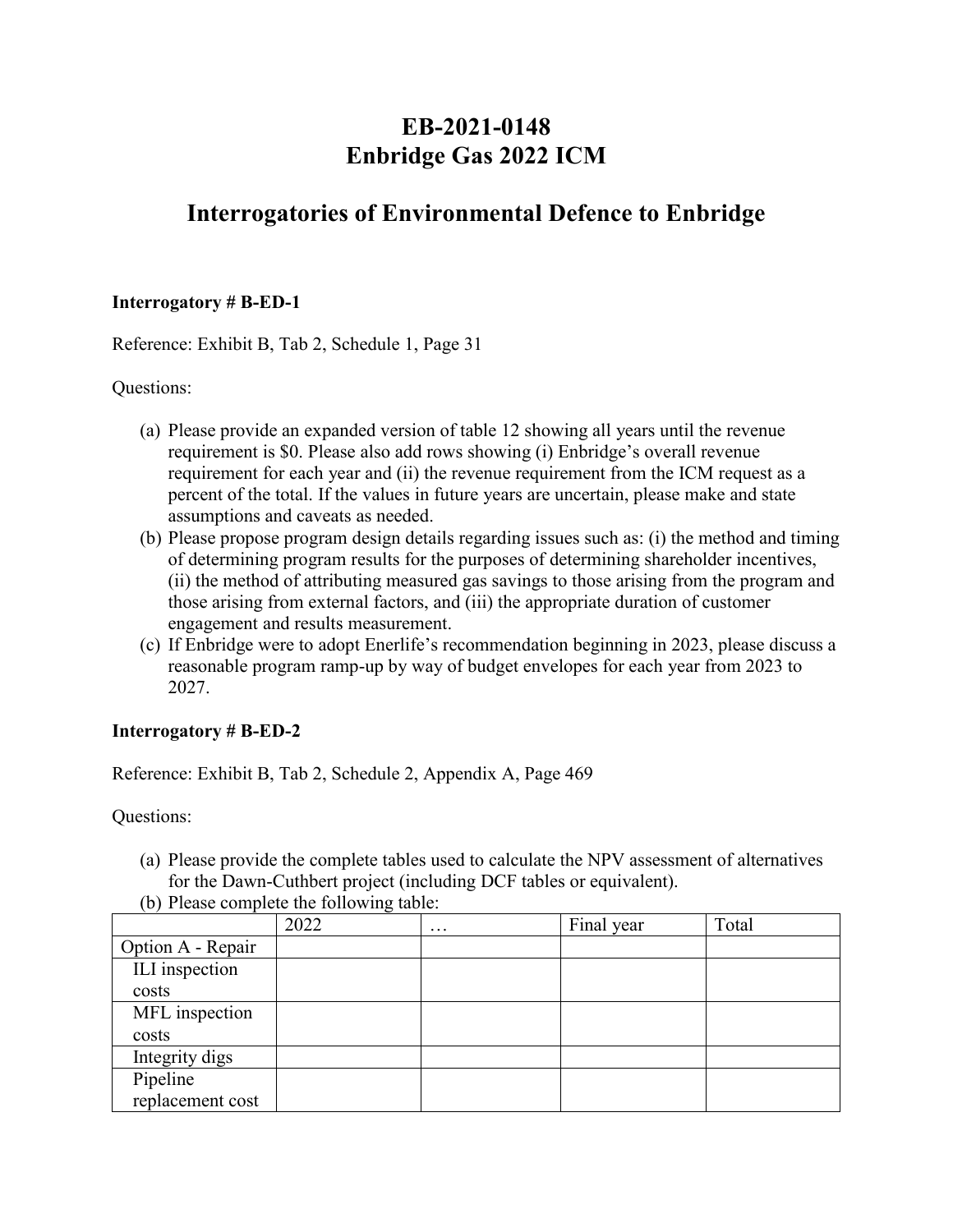| Other (please)     |  |  |
|--------------------|--|--|
| describe)          |  |  |
| Total              |  |  |
| Option B - Replace |  |  |
| ILI inspection     |  |  |
| costs              |  |  |
| MFL inspection     |  |  |
| costs              |  |  |
| Integrity digs     |  |  |
| Pipeline           |  |  |
| replacement cost   |  |  |
| Other (please      |  |  |
| describe)          |  |  |
| Total              |  |  |

- (c) Do the NPV values include abandonment costs? If not, please (i) provide revised NPV values including abandonment costs, (ii) provide updated DCF tables including abandonment costs, and (iii) provide an updated version of the table in (b) including the abandonment costs.
- (d) Please reproduce table 1 on page 471 with an additional column reconciling these figures with the amounts included in the \$20.13 million NPV figure on the previous page.
- (e) For each cost in table 1 on page 471 that is not included in the NPV calculations, please explain why that decision was made.
- (f) Please recalculate the NPV figures for option A and B with a time horizon that ends in 2050. Please provide all underlying calculations.
- (g) Please provide a

#### **Interrogatory # B-ED-3**

Reference: Exhibit B, Tab 2, Schedule 2, Appendix A, Page 469

Questions:

- (a) If the OEB were to direct Enbridge to select Option A, when would Enbridge conduct its first EMAT ILI inspection?
- (b) If the OEB were to direct Enbridge to select Option A, would the repair costs incurred by Enbridge be added to the revenue requirement at rebasing or would they need to be covered by existing rates? Please explain.
- (c) Please explain in detail why this project cannot wait for rebasing.
- (d) Please provide a table showing the date of each inspection of the station and a bullet point summary of the findings. Please file the reports containing the conclusions of these inspection.

# **Interrogatory # B-ED-4**

Reference: Exhibit B, Tab 2, Schedule 2, Appendix A, Page 469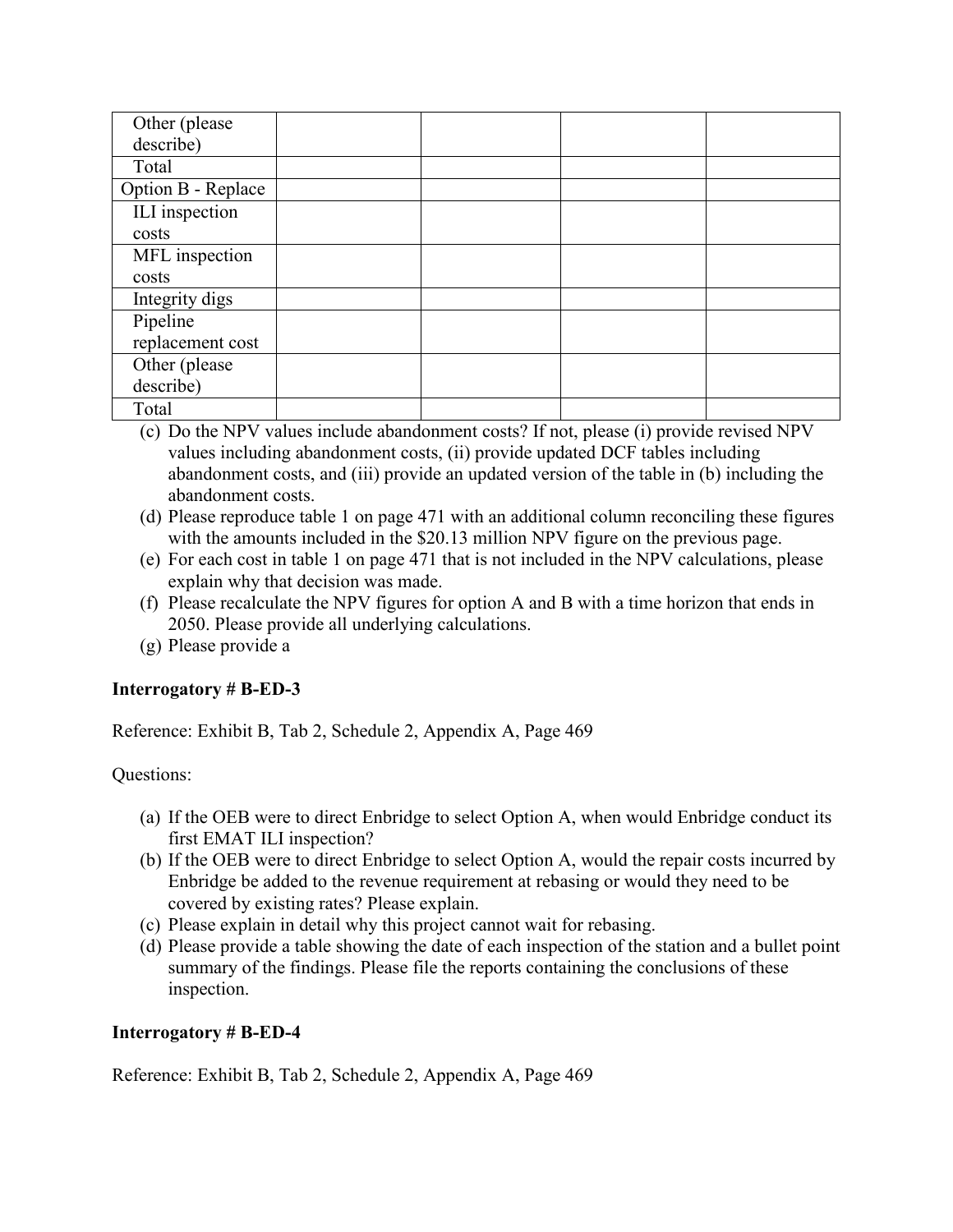#### Questions:

- (a) Approximately when will replacement costs for the proposed pipelines be fully depreciated? Please make and state all assumptions and caveats as necessary.
- (b) How much of the cost of the pipeline replacement will likely remain undepreciated by (i) 2040 and (ii) 2050? Please make and state all assumptions and caveats as necessary.
- (c) Please confirm the percentage of Ontario's annual greenhouse gas emissions that are attributable to natural gas combustion.
- (d) Please estimate the probability  $(\%)$  that electric heat pumps will be a significantly less expensive method to heat most buildings compared to natural gas (e.g. due to carbon pricing, improved equipment, etc.) in: (i) 2030, (ii) 2040, and (iii) 2050. Please provide a specific percentage with any caveats as necessary.
- (e) Please estimate the probability that portion of gas pipeline will be required by 2050. Please provide a specific percentage with any caveats as necessary.
- (f) Is Enbridge willing to bear any of the risk that the proposed infrastructure will be underutilized or stranded by 2050? If no, why not? If yes, what portion?

#### **Interrogatory # B-ED-5**

Reference: Exhibit B, Tab 2, Schedule 2, Appendix A, Page 469

Questions:

- (a) Is the repair option (option A) sufficient to meet the standards set out in CSA Z662? If not, please explain in detail and provide the section numbers and excerpts of all relevant portions of CSA Z662.
- (b) Please attach excerpts from all asset management plans addressing this pipeline.
- (c) When did Enbridge first decide that the pipelines at issue in this application had to be replaced? How have the safety and reliability issues been addressed operationally since that time?

#### **Interrogatory # B-ED-6**

#### Reference: Exhibit B, Tab 2, Schedule 2, Appendix A, Page 469

#### Questions:

- (a) Please confirm that the abandonment costs will be paid out of a pool of funds that Enbridge has collected in the past. Please explain the answer in detail.
- (b) Please detail the abandonment costs and how they will be funded.
- (c) If the repair option is chosen, how will that impact the funds that have been reserved for pipeline abandonment?

#### **Interrogatory # B-ED-7**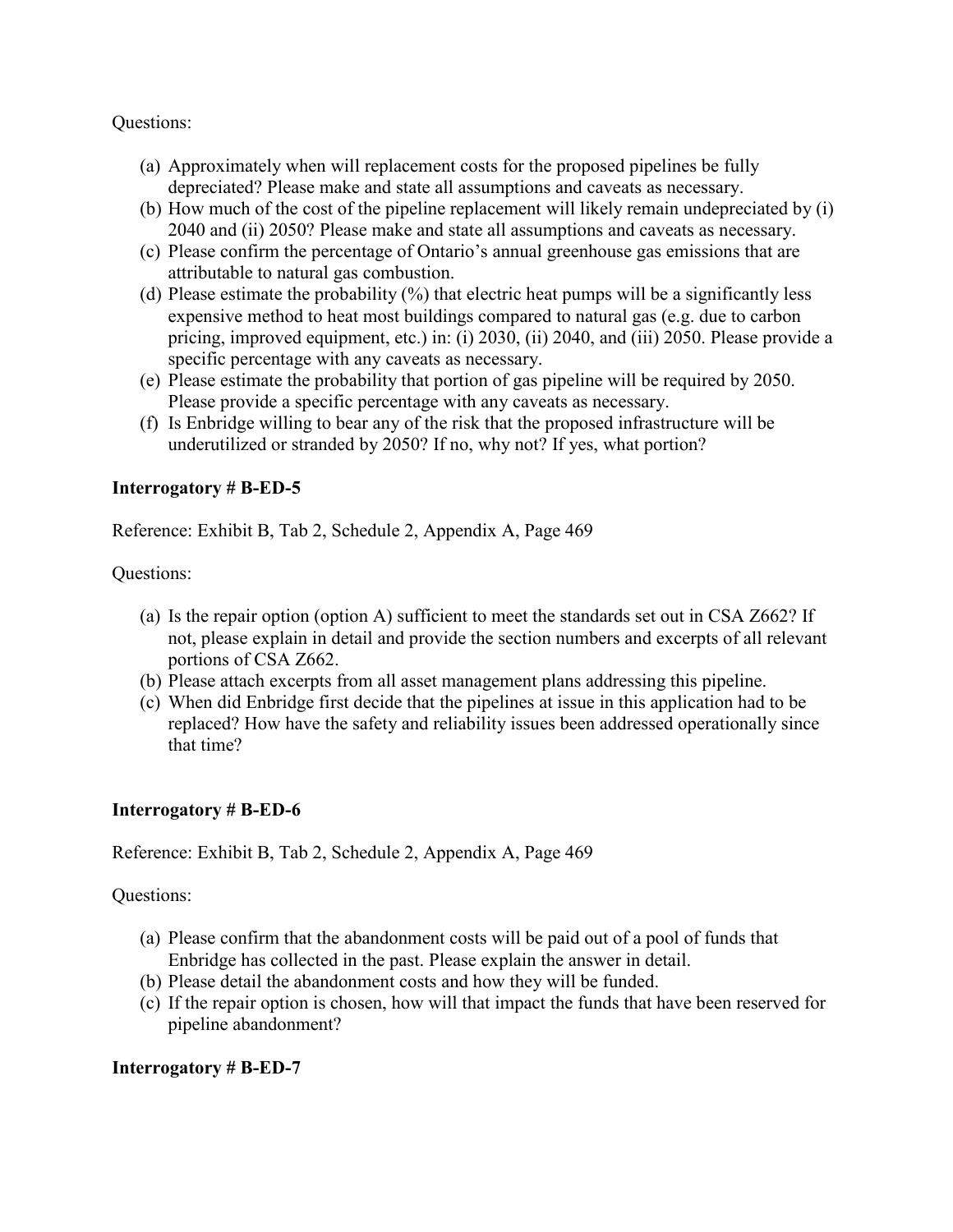Reference: Exhibit B, Tab 2, Schedule 2, Appendix A, Page 469

Questions:

- (a) Please assess the probability that the pipeline will still need to be replaced in 2031 even with inspections and integrity digs. Please provide an estimated probability. Please fully justify your answer.
- (b) Please assess the probability that the pipeline will not need to be replaced until 2040 with inspections and integrity digs. Please provide an estimated probability. Please fully justify your answer.

## **Interrogatory # B-ED-8**

Reference: Exhibit B, Tab 2, Schedule 2, Appendix A, Page 469

Question:

(a) Would Enbridge's planned Dawn to Corunna impact the need for this project or the impacts of an integrity issue in this area?

#### **Interrogatory # B-ED-9**

Reference: Exhibit B, Tab 2, Schedule 2, Page 10

Preamble: Enbridge describes the need for the Byron Station as follows:

Multiple Integrity concerns were identified through an indirect heater assessment conducted by Enbridge Gas. Concerns include noise complaints, integrity of Station inlet valves and inability of the existing Station to support the long term demand of the London market beyond 2022.

Questions:

- (a) Please provide a full breakdown of the cost of the work that would be required solely to to fix the integrity of Station inlet valves and the heating system.
- (b) Please describe the capacity of the station before and after the proposed work.
- (c) Please explain in detail why leave to construct is not required even though this project is intended in part to support the long term demand of the London market beyond 2022.
- (d) Please explain in detail why this project cannot wait for rebasing.
- (e) Please provide a table showing the date of each inspection of the station and a bullet point summary of the findings. Please file the reports containing the conclusions of these inspection.

#### **Interrogatory # B-ED-10**

Reference: Exhibit B, Tab 2, Schedule 2, Appendix B, Page 3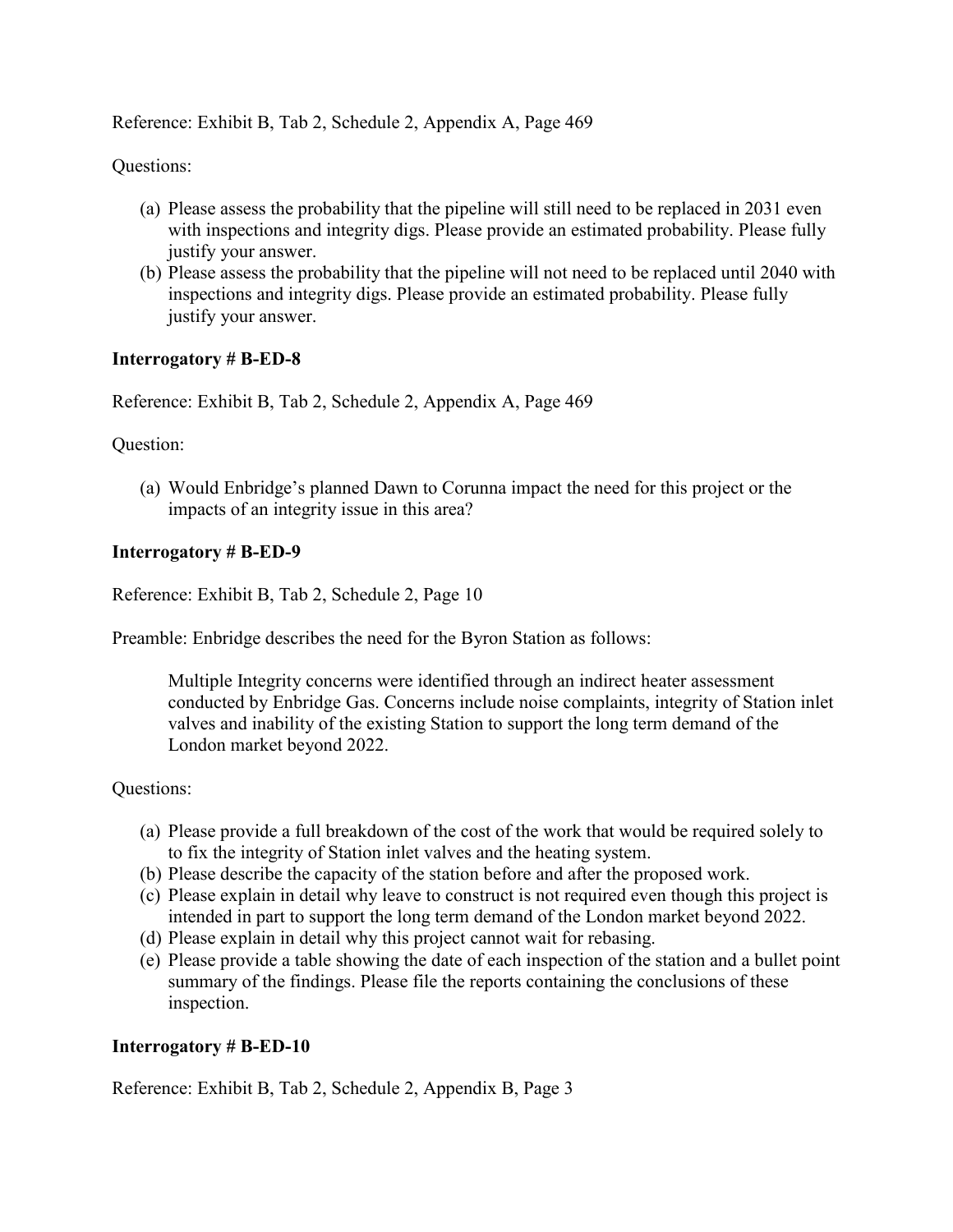#### Questions:

- (a) Please list all CSA standards and other binding legal standards that apply to this project and describe how they apply.
- (b) Would Enbridge be in breach of any CSA or other binding legal standards were it not to proceed with this project? If yes, please provide a table with an excerpt of the standard in question, how continued operation would be in breach of that standard, and the cost to address only that specific issue in isolation.

## **Interrogatory # B-ED-11**

Reference: Exhibit B, Tab 2, Schedule 2, Appendix B, Page 27

Questions:

- (a) Please estimate the cost of (i) Replacement of heater systems and meters only; and (ii) Replacement of the heater systems, meters and regulators only.
- (b) Please provide an NPV comparison (i) a full rebuild, (ii) replacement of heater systems and meters only, and (iii) replacement of the heater systems, meters and regulators only.
- (c) Please explain why "the construction duration was too long to accommodate the Station shut down without impacting security of supply" for the partial replacement but not the full replacement.
- (d) Could the partial replacement construction take place in phases to avoid impacting security of supply?
- (e) How long of a window is available for construction to take place without impacting security of supply?
- (e) How long of a window is available for construction to take place without requiring temporary by-pass stations?
- (f) How long is option B expected to take?

# **Interrogatory # B-ED-12**

Reference: Exhibit B, Tab 2, Schedule 2, Appendix B, Page 30

Question:

- (a) On approximately what date did Enbridge first notify the OEB of the Byron project?
- (b) On approximately what date did Enbridge first decide that it would be seeking ICM funding for this project?
- (c) Why did Enbridge begin construction in May 2021?
- (d) Could Enbridge have delayed construction until after this application had been heard? If not, why not?

# **Interrogatory # B-ED-13**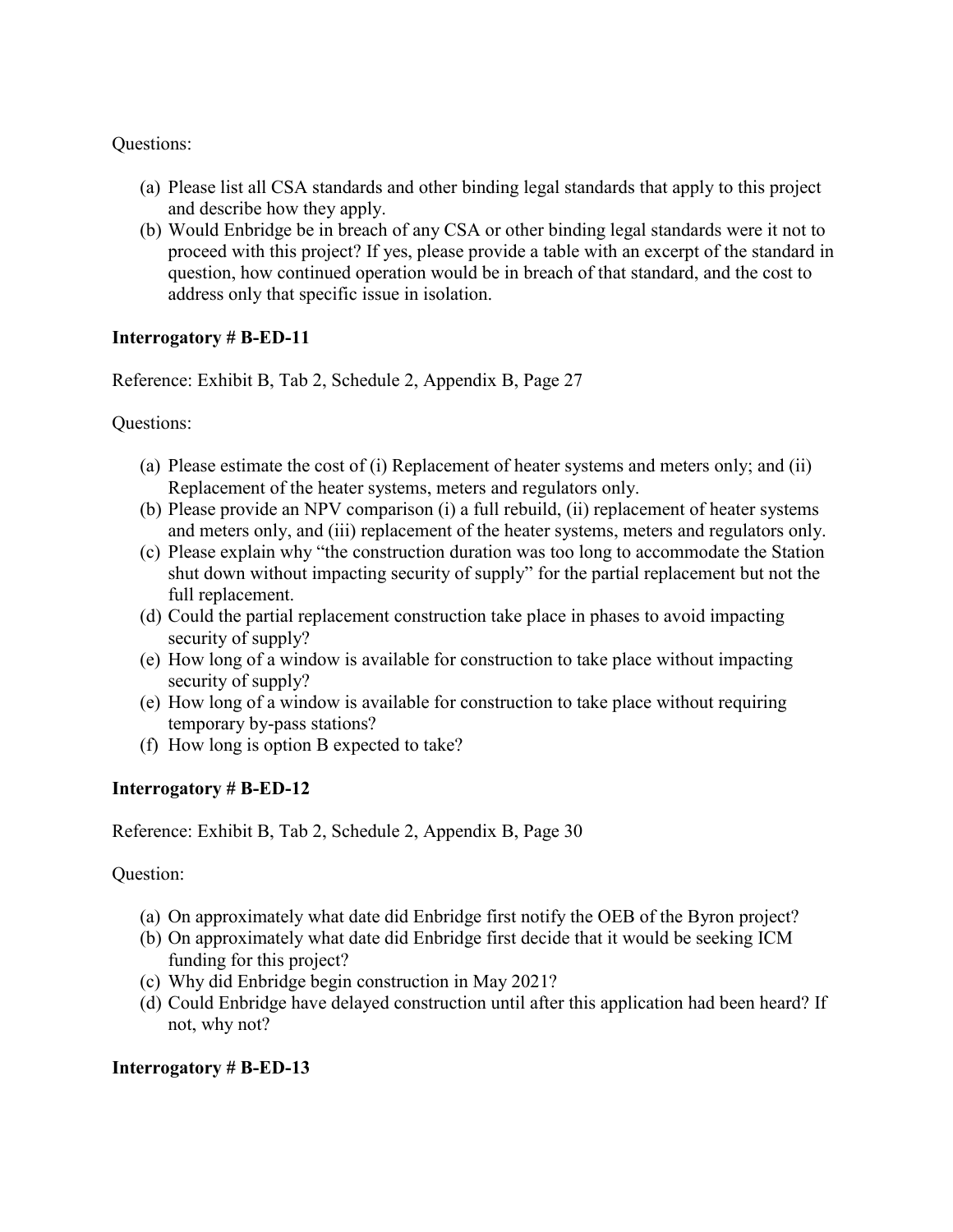Reference: Exhibit B, Tab 2, Schedule 2, Appendix B, Page 27

Preamble:

This alternative considered replacing components of the existing Station but was dismissed as the construction duration was too long to accommodate the Station shut down without impacting security of supply. In addition, this alternative would not mitigate all of the noise and maintenance and operational concerns with the existing Station. Variants of this alternative were also considered, including: (i) Replacement of heater systems and meters; and (ii) Replacement of the heater systems, meters and regulators. These variants were dismissed as viable alternatives…

#### Questions:

- (a) On approximately what date did Enbridge begin and end the assessment described above?
- (b) Please provide the internal Enbridge documentation detailing the replacement option and the decision not to pursue it.

# **Interrogatory # B-ED-14**

Reference: Exhibit B, Tab 2, Schedule 2, Appendix C, Page 145

- (a) Please provide the complete tables used to calculate the NPV assessment of alternatives for the Kirkland project (including DCF tables or equivalent).
- (b) Please complete the following table:

|                    | 2022 | . | Final year | Total |
|--------------------|------|---|------------|-------|
| Option C - Repair  |      |   |            |       |
| Inspection costs   |      |   |            |       |
| Integrity digs     |      |   |            |       |
| Pipeline           |      |   |            |       |
| replacement cost   |      |   |            |       |
| Other (please      |      |   |            |       |
| describe)          |      |   |            |       |
| Total              |      |   |            |       |
| Option B - Replace |      |   |            |       |
| Inspection costs   |      |   |            |       |
| Integrity digs     |      |   |            |       |
| Pipeline           |      |   |            |       |
| replacement cost   |      |   |            |       |
| Other (please      |      |   |            |       |
| describe)          |      |   |            |       |
| Total              |      |   |            |       |

(c) Do the NPV values include abandonment costs? If not, please (i) provide revised NPV values including abandonment costs, (ii) provide updated DCF tables including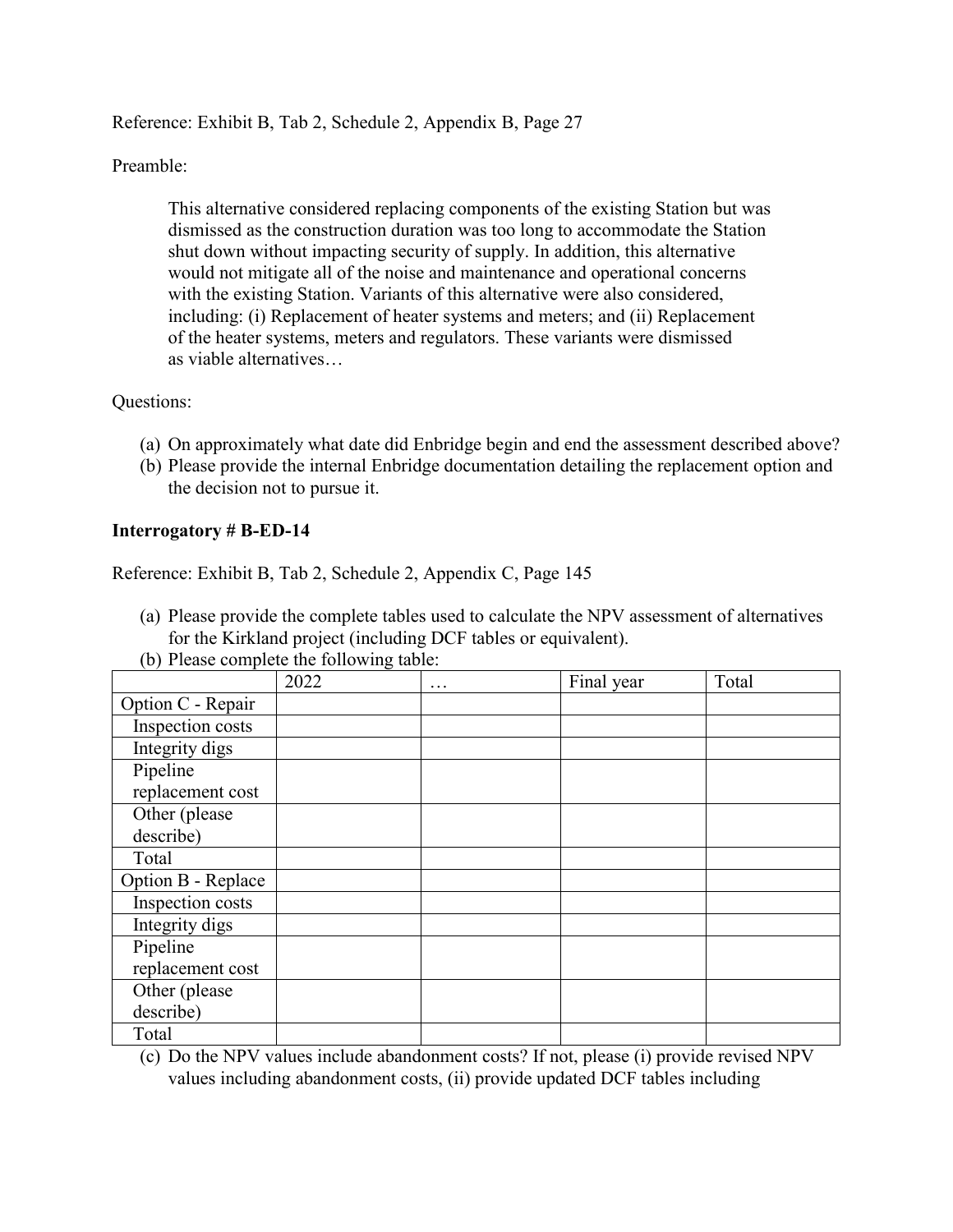abandonment costs, and (iii) provide an updated version of the table in (b) including the abandonment costs. This is requested only for Options C and B.

- (d) Please reproduce table 1 on page 147 with an additional column reconciling these figures with the amounts included in the \$15.5 million NPV figure on the previous page.
- (e) For each cost in table 1 on page 147 that is not included in the NPV calculations, please explain why that decision was made.
- (f) Please recalculate the NPV figures for option B and C with a time horizon that ends in 2050. Please provide all underlying calculations.
- (g) Please recalculate the NPV figures for option B and C with a time horizon that ends in 2040. Please provide all underlying calculations.

## **Interrogatory # B-ED-15**

Reference: Exhibit B, Tab 2, Schedule 2, Appendix C, Page 145

Questions:

- (a) If the OEB were to direct Enbridge to select Option C, when would Enbridge conduct its first inspection?
- (b) If the OEB were to direct Enbridge to select Option C, would the repair costs incurred by Enbridge be added to the revenue requirement at rebasing or would they need to be covered by existing rates? Please explain.
- (c) Please explain in detail why this project cannot wait for rebasing.
- (d) Please provide a table showing the date of each inspection of the station and a bullet point summary of the findings. Please file the reports containing the conclusions of these inspection.

#### **Interrogatory # B-ED-16**

Reference: Exhibit B, Tab 2, Schedule 2, Appendix C, Page 145

Questions:

- (a) Approximately when will replacement costs for the proposed pipeline be fully depreciated? Please make and state all assumptions and caveats as necessary.
- (b) How much of the cost of the pipeline replacement will likely remain undepreciated by (i) 2040 and (ii) 2050? Please make and state all assumptions and caveats as necessary.
- (c) Please confirm the percentage of Ontario's annual greenhouse gas emissions that are attributable to natural gas combustion.
- (d) Please estimate the probability that this portion of pipeline will be required by 2050. Please provide a specific percentage with any caveats as necessary.
- (e) Is Enbridge willing to bear any of the risk that the proposed infrastructure will be underutilized or stranded by 2050? If no, why not? If yes, what portion?

# **Interrogatory # B-ED-17**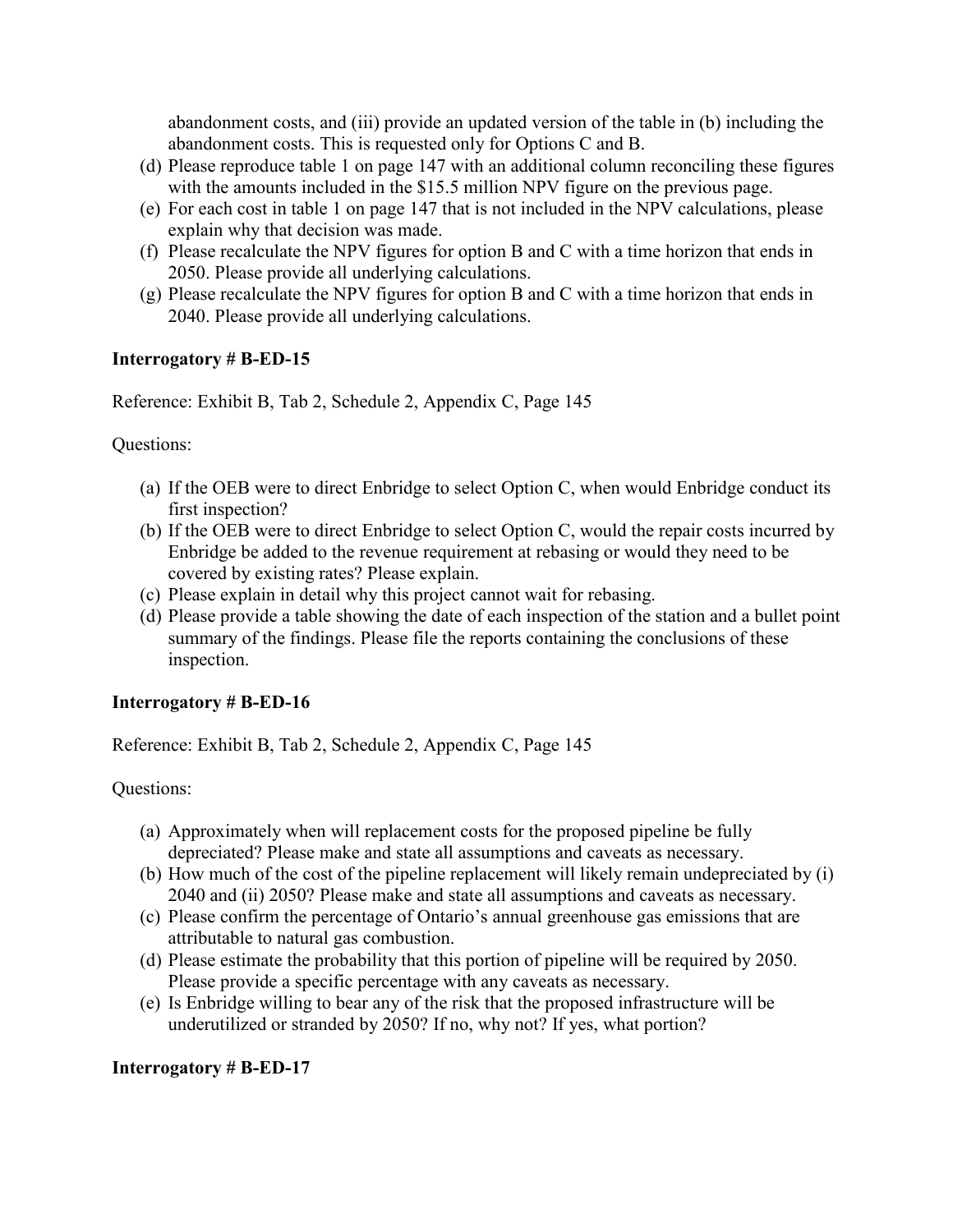Reference: Exhibit B, Tab 2, Schedule 2, Appendix C, Page 145

Questions:

- (a) Is the repair option (option C) sufficient to meet the standards set out in CSA Z662? If not, please explain in detail and provide the section numbers and excerpts of all relevant portions of CSA Z662.
- (b) Please attach excerpts from all asset management plans addressing this pipeline.
- (c) When did Enbridge first decide that the pipelines at issue in this application had to be replaced? How have the safety and reliability issues been addressed operationally since that time?

## **Interrogatory # B-ED-18**

Reference: Exhibit B, Tab 2, Schedule 2, Appendix C, Page 145

Questions:

- (a) Please confirm that the abandonment costs will be paid out of a pool of funds that Enbridge has collected in the past. Please explain the answer in detail.
- (b) Please detail the abandonment costs and how they will be funded.
- (c) If the repair option is chosen, how will that impact the funds that have been reserved for pipeline abandonment?

#### **Interrogatory # B-ED-19**

Reference: Exhibit B, Tab 2, Schedule 2, Appendix C, Page 145

Questions:

- (a) Please assess the probability that the pipeline will still need to be replaced in 2031 even with inspections and integrity digs. Please provide an estimated probability. Please fully justify your answer.
- (b) Please assess the probability that the pipeline will not need to be replaced until 2040 with inspections and integrity digs. Please provide an estimated probability. Please fully justify your answer.

#### **Interrogatory # B-ED-20**

Reference: Exhibit C, Tab 2, Schedule 1

Questions:

- (a) Please reproduce figure 1 on page 3 with an overall trendline including both LUG and LEGD.
- (b) What is the financial cost of UFG in 2020?